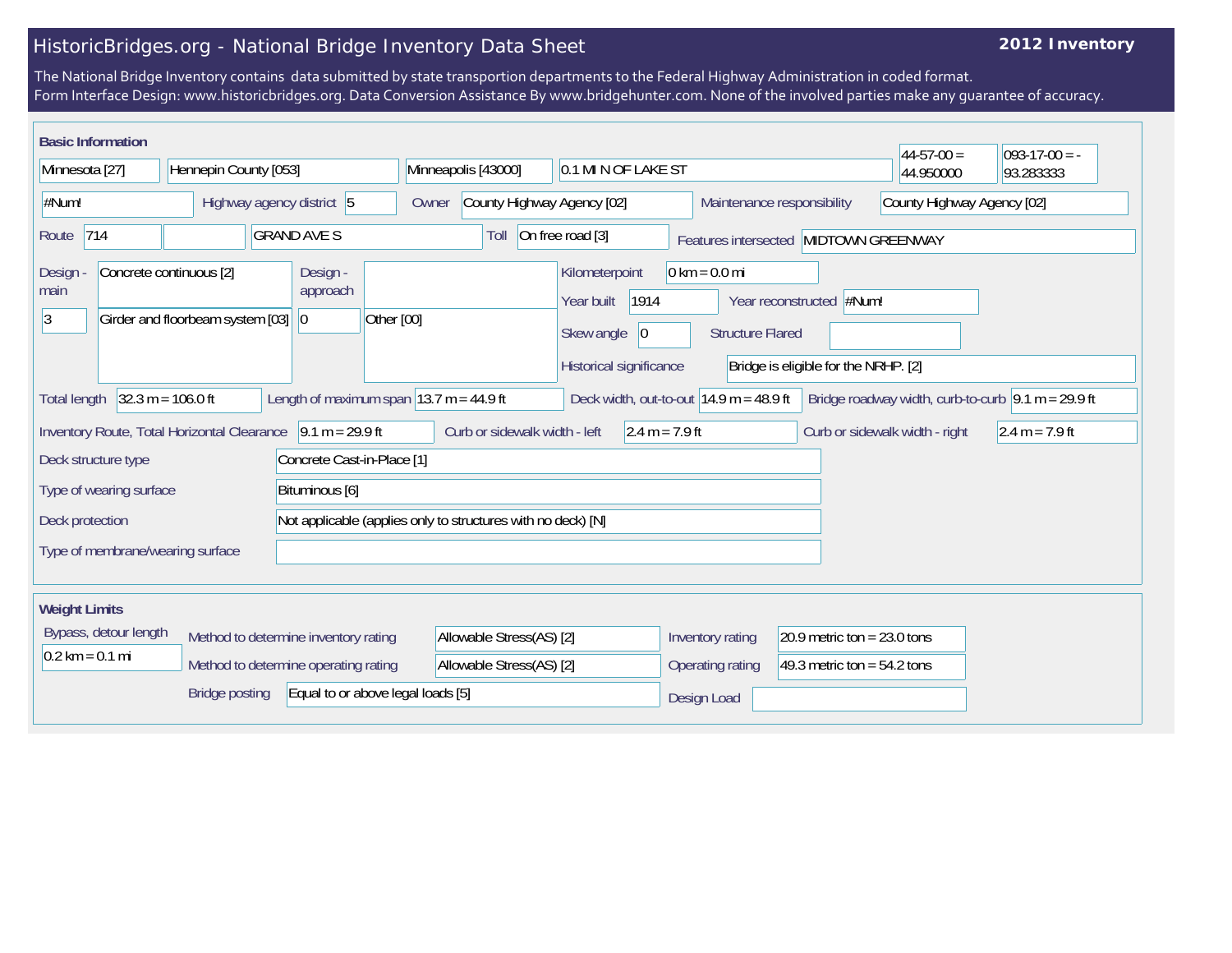| <b>Functional Details</b>                                                                                |                                                                                                |
|----------------------------------------------------------------------------------------------------------|------------------------------------------------------------------------------------------------|
| 970<br>Average daily truck traffi<br>Average Daily Traffic                                               | Year 2007<br>970<br>2029<br>Future average daily traffic<br>%<br>Year                          |
| Road classification<br>Local (Urban) [19]                                                                | Approach roadway width<br>$9.8 m = 32.2 ft$<br>Lanes on structure 2                            |
| Type of service on bridge   Highway-pedestrian [5]                                                       | Direction of traffic 2 - way traffic [2]<br>Bridge median                                      |
| Parallel structure designation<br>No parallel structure exists. [N]                                      |                                                                                                |
| Pedestrian-bicycle [3]<br>Type of service under bridge                                                   | Navigation control<br>Lanes under structure<br>Not applicable, no waterway. [N]<br>$ 0\rangle$ |
| Navigation vertical clearanc<br>$0 = N/A$                                                                | Navigation horizontal clearance $ 0 = N/A $                                                    |
| Minimum navigation vertical clearance, vertical lift bridge                                              | Minimum vertical clearance over bridge roadway<br>$30.48 \text{ m} = 100.0 \text{ ft}$         |
| Minimum lateral underclearance reference feature Feature not a highway or railroad [N]                   |                                                                                                |
| Minimum lateral underclearance on right $0 = N/A$                                                        | Minimum lateral underclearance on left $0 = N/A$                                               |
| Minimum Vertical Underclearance $ 0 = N/A$                                                               | Minimum vertical underclearance reference feature Feature not a highway or railroad [N]        |
| Appraisal ratings - underclearances N/A [N]                                                              |                                                                                                |
|                                                                                                          |                                                                                                |
| <b>Repair and Replacement Plans</b>                                                                      |                                                                                                |
| Type of work to be performed                                                                             | Work to be done by contract [1]<br>Work done by                                                |
| Replacement of bridge or other structure because<br>of substandard load carrying capacity or substantial | 514000<br>32000<br>Bridge improvement cost<br>Roadway improvement cost                         |
| bridge roadway geometry. [31]                                                                            | $39 m = 128.0 ft$<br>Length of structure improvement<br>Total project cost<br>481000           |
|                                                                                                          | Year of improvement cost estimate<br>2006                                                      |
|                                                                                                          | Border bridge - percent responsibility of other state<br>Border bridge - state                 |
|                                                                                                          | Border bridge - structure number                                                               |